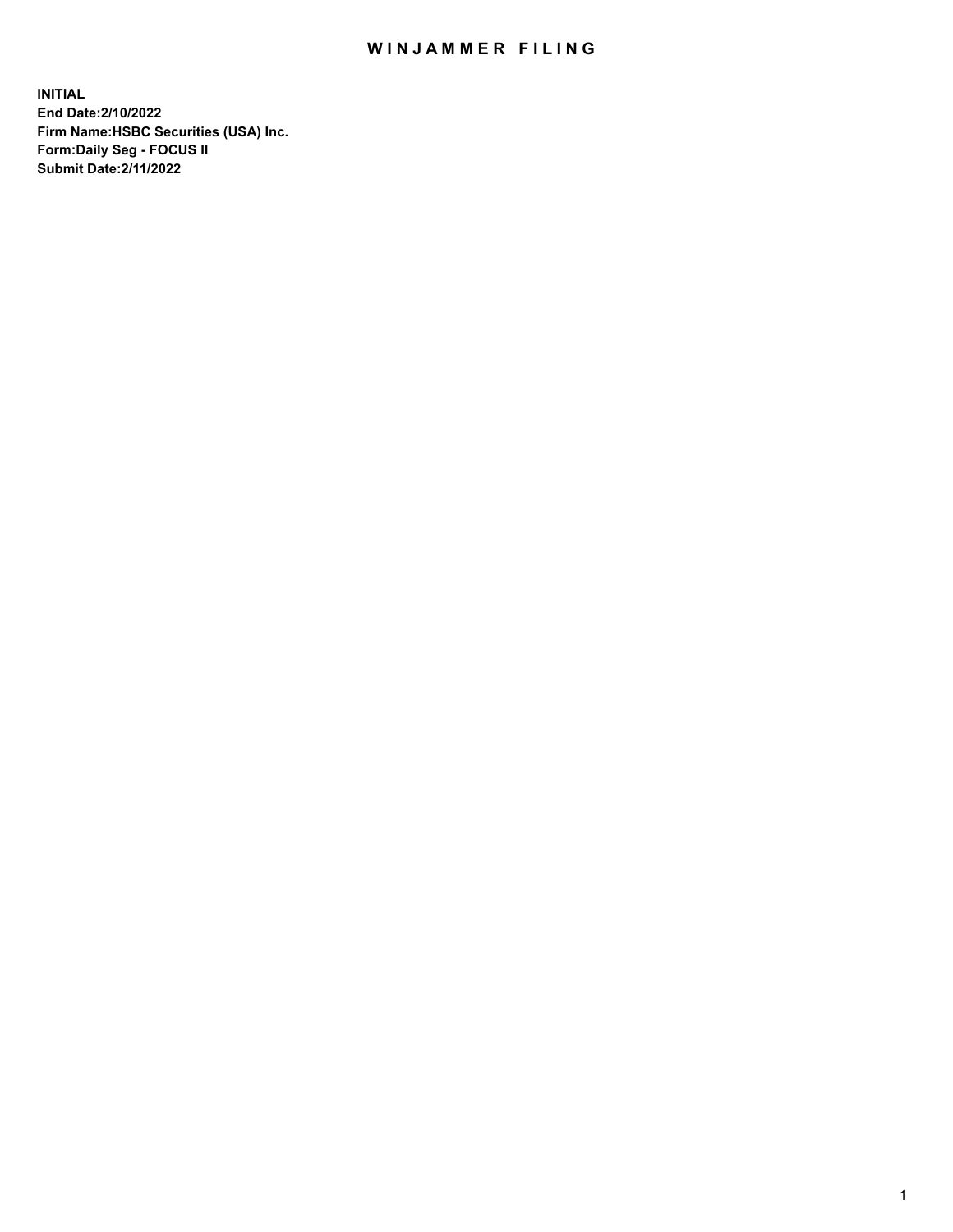**INITIAL End Date:2/10/2022 Firm Name:HSBC Securities (USA) Inc. Form:Daily Seg - FOCUS II Submit Date:2/11/2022 Daily Segregation - Cover Page**

| Name of Company                                                                                                                                                                                                                                                                                                                | <b>HSBC Securities (USA) Inc.</b>                          |
|--------------------------------------------------------------------------------------------------------------------------------------------------------------------------------------------------------------------------------------------------------------------------------------------------------------------------------|------------------------------------------------------------|
| <b>Contact Name</b>                                                                                                                                                                                                                                                                                                            | <b>Michael Vacca</b>                                       |
| <b>Contact Phone Number</b>                                                                                                                                                                                                                                                                                                    | 212-525-7951                                               |
| <b>Contact Email Address</b>                                                                                                                                                                                                                                                                                                   | michael.vacca@us.hsbc.com                                  |
| FCM's Customer Segregated Funds Residual Interest Target (choose one):<br>a. Minimum dollar amount: ; or<br>b. Minimum percentage of customer segregated funds required:% ; or<br>c. Dollar amount range between: and; or<br>d. Percentage range of customer segregated funds required between:% and%.                         | 96,000,000<br><u>0</u><br>0 <sub>0</sub><br>0 <sub>0</sub> |
| FCM's Customer Secured Amount Funds Residual Interest Target (choose one):<br>a. Minimum dollar amount: ; or<br>b. Minimum percentage of customer secured funds required:% ; or<br>c. Dollar amount range between: and; or<br>d. Percentage range of customer secured funds required between: % and %.                         | 15,000,000<br><u>0</u><br>0 <sub>0</sub><br>0 <sub>0</sub> |
| FCM's Cleared Swaps Customer Collateral Residual Interest Target (choose one):<br>a. Minimum dollar amount: ; or<br>b. Minimum percentage of cleared swaps customer collateral required:% ; or<br>c. Dollar amount range between: and; or<br>d. Percentage range of cleared swaps customer collateral required between:% and%. | 75,000,000<br><u>0</u><br>00<br>00                         |

Attach supporting documents CH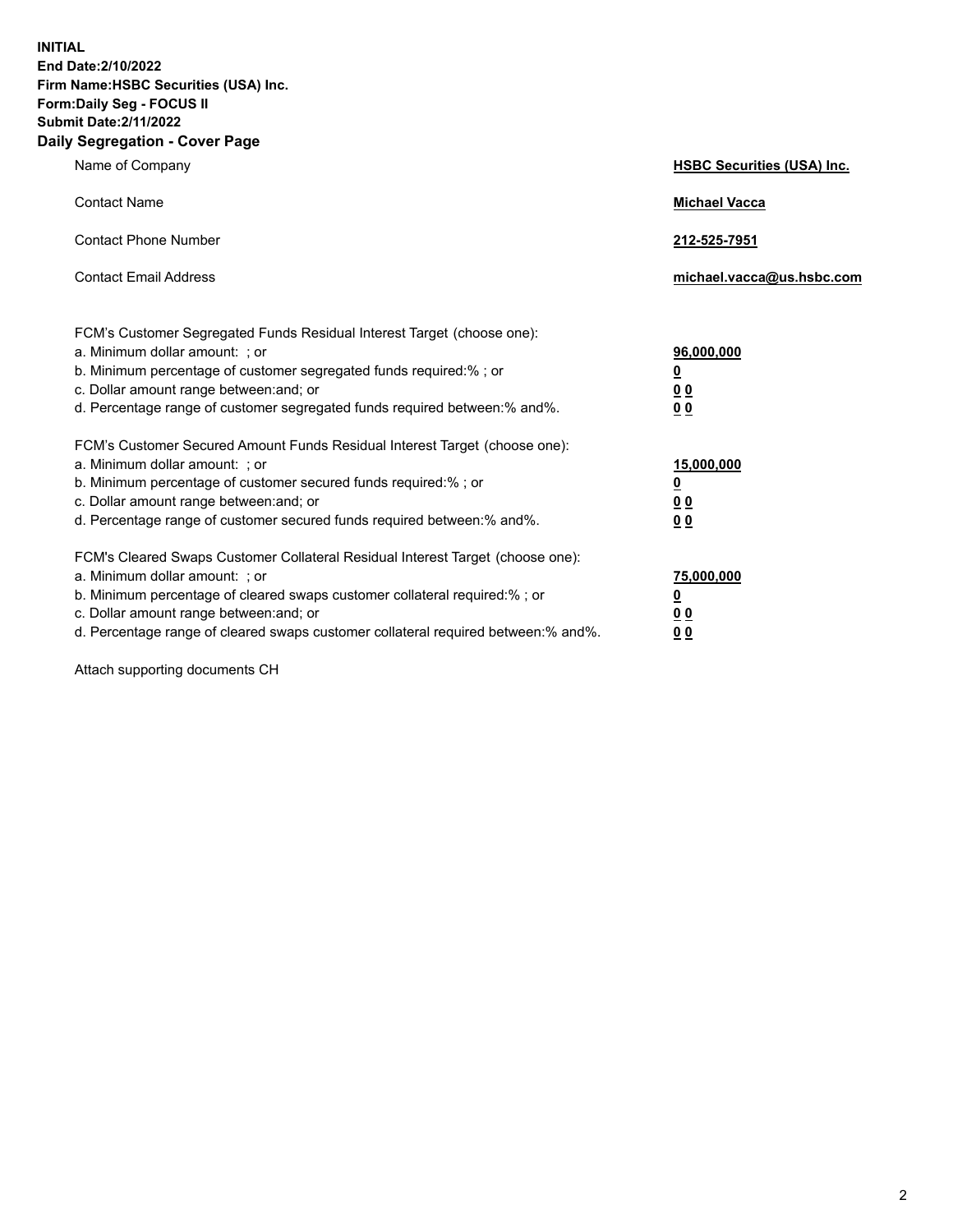**INITIAL End Date:2/10/2022 Firm Name:HSBC Securities (USA) Inc. Form:Daily Seg - FOCUS II Submit Date:2/11/2022 Daily Segregation - Secured Amounts**

## Foreign Futures and Foreign Options Secured Amounts Amount required to be set aside pursuant to law, rule or regulation of a foreign government or a rule of a self-regulatory organization authorized thereunder **0** [7305] 1. Net ledger balance - Foreign Futures and Foreign Option Trading - All Customers A. Cash **75,490,564** [7315] B. Securities (at market) **40,484,282** [7317] 2. Net unrealized profit (loss) in open futures contracts traded on a foreign board of trade **34,632,885** [7325] 3. Exchange traded options a. Market value of open option contracts purchased on a foreign board of trade **0** [7335] b. Market value of open contracts granted (sold) on a foreign board of trade **0** [7337] 4. Net equity (deficit) (add lines 1. 2. and 3.) **150,607,731** [7345] 5. Account liquidating to a deficit and account with a debit balances - gross amount **8,507** [7351] Less: amount offset by customer owned securities **0** [7352] **8,507** [7354] 6. Amount required to be set aside as the secured amount - Net Liquidating Equity Method (add lines 4 and 5) **150,616,238** [7355] 7. Greater of amount required to be set aside pursuant to foreign jurisdiction (above) or line 6. **150,616,238** [7360] FUNDS DEPOSITED IN SEPARATE REGULATION 30.7 ACCOUNTS 1. Cash in banks A. Banks located in the United States **425,780** [7500] B. Other banks qualified under Regulation 30.7 **0** [7520] **425,780** [7530] 2. Securities A. In safekeeping with banks located in the United States **40,484,282** [7540] B. In safekeeping with other banks qualified under Regulation 30.7 **0** [7560] **40,484,282** [7570] 3. Equities with registered futures commission merchants A. Cash **0** [7580] B. Securities **0** [7590] C. Unrealized gain (loss) on open futures contracts **0** [7600] D. Value of long option contracts **0** [7610] E. Value of short option contracts **0** [7615] **0** [7620] 4. Amounts held by clearing organizations of foreign boards of trade A. Cash **0** [7640] B. Securities **0** [7650] C. Amount due to (from) clearing organization - daily variation **0** [7660] D. Value of long option contracts **0** [7670] E. Value of short option contracts **0** [7675] **0** [7680] 5. Amounts held by members of foreign boards of trade A. Cash **107,299,789** [7700] B. Securities **0** [7710] C. Unrealized gain (loss) on open futures contracts **34,632,885** [7720] D. Value of long option contracts **0** [7730] E. Value of short option contracts **0** [7735] **141,932,674** [7740] 6. Amounts with other depositories designated by a foreign board of trade **0** [7760] 7. Segregated funds on hand **0** [7765] 8. Total funds in separate section 30.7 accounts **182,842,736** [7770] 9. Excess (deficiency) Set Aside for Secured Amount (subtract line 7 Secured Statement Page 1 from Line 8) **32,226,498** [7380] 10. Management Target Amount for Excess funds in separate section 30.7 accounts **15,000,000** [7780] 11. Excess (deficiency) funds in separate 30.7 accounts over (under) Management Target **17,226,498** [7785]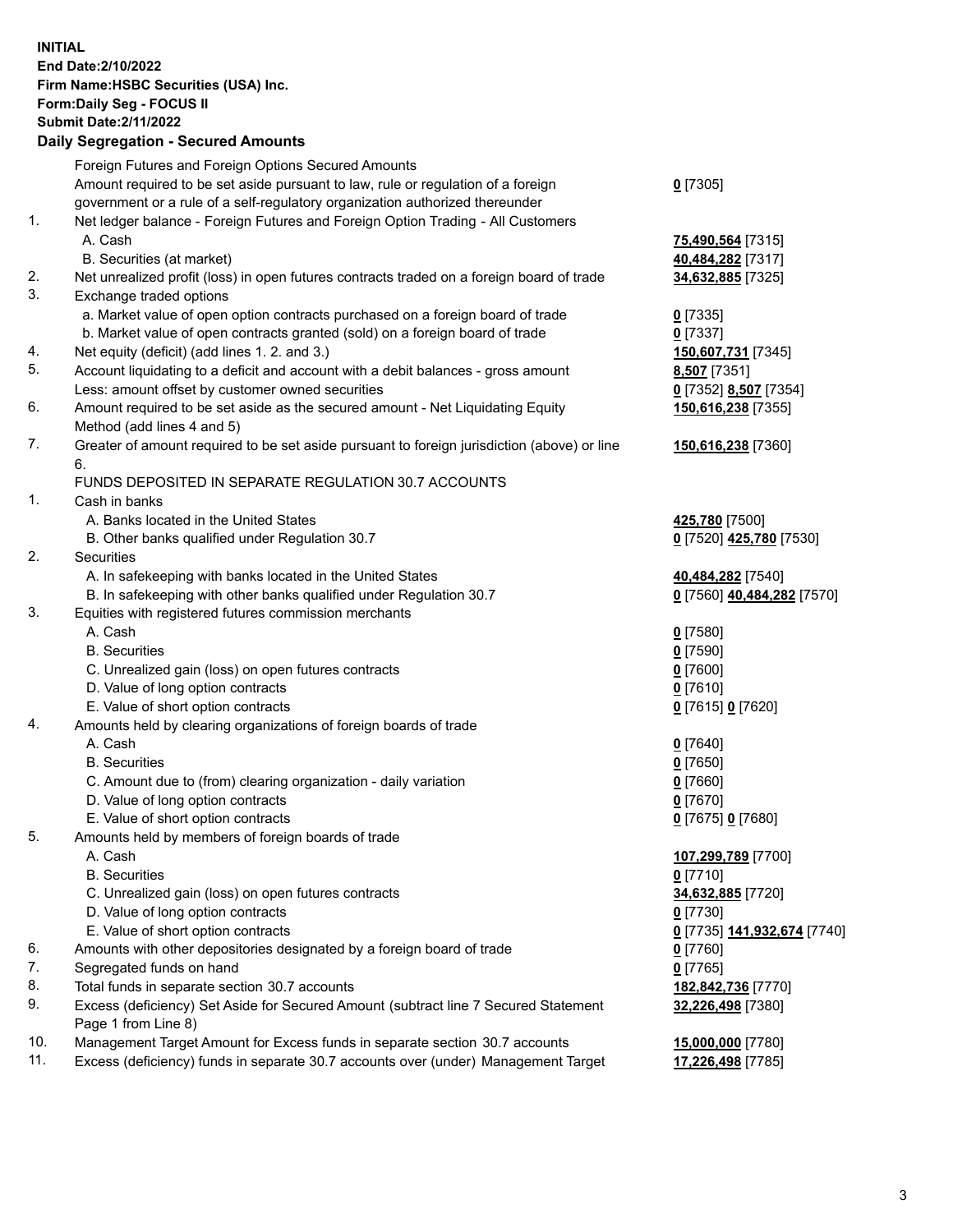**INITIAL End Date:2/10/2022 Firm Name:HSBC Securities (USA) Inc. Form:Daily Seg - FOCUS II Submit Date:2/11/2022 Daily Segregation - Segregation Statement** SEGREGATION REQUIREMENTS(Section 4d(2) of the CEAct) 1. Net ledger balance A. Cash **2,450,599,681** [7010] B. Securities (at market) **832,012,563** [7020] 2. Net unrealized profit (loss) in open futures contracts traded on a contract market **-783,959,254** [7030] 3. Exchange traded options A. Add market value of open option contracts purchased on a contract market **2,082,059,469** [7032] B. Deduct market value of open option contracts granted (sold) on a contract market **-339,015,940** [7033] 4. Net equity (deficit) (add lines 1, 2 and 3) **4,241,696,519** [7040] 5. Accounts liquidating to a deficit and accounts with debit balances - gross amount **27,782,938** [7045] Less: amount offset by customer securities **-27,701,029** [7047] **81,909** [7050] 6. Amount required to be segregated (add lines 4 and 5) **4,241,778,428** [7060] FUNDS IN SEGREGATED ACCOUNTS 7. Deposited in segregated funds bank accounts A. Cash **5,757,827** [7070] B. Securities representing investments of customers' funds (at market) **0** [7080] C. Securities held for particular customers or option customers in lieu of cash (at market) **68,169,566** [7090] 8. Margins on deposit with derivatives clearing organizations of contract markets A. Cash **2,110,657,627** [7100] B. Securities representing investments of customers' funds (at market) **19,922,397** [7110] C. Securities held for particular customers or option customers in lieu of cash (at market) **738,882,834** [7120] 9. Net settlement from (to) derivatives clearing organizations of contract markets **-348,785,113** [7130] 10. Exchange traded options A. Value of open long option contracts **2,082,059,469** [7132] B. Value of open short option contracts **-339,015,940** [7133] 11. Net equities with other FCMs A. Net liquidating equity **370,350** [7140] B. Securities representing investments of customers' funds (at market) **0** [7160] C. Securities held for particular customers or option customers in lieu of cash (at market) **23,146,484** [7170] 12. Segregated funds on hand **1,813,679** [7150] 13. Total amount in segregation (add lines 7 through 12) **4,362,979,180** [7180] 14. Excess (deficiency) funds in segregation (subtract line 6 from line 13) **121,200,752** [7190] 15. Management Target Amount for Excess funds in segregation **96,000,000** [7194] 16. Excess (deficiency) funds in segregation over (under) Management Target Amount **25,200,752** [7198]

Excess